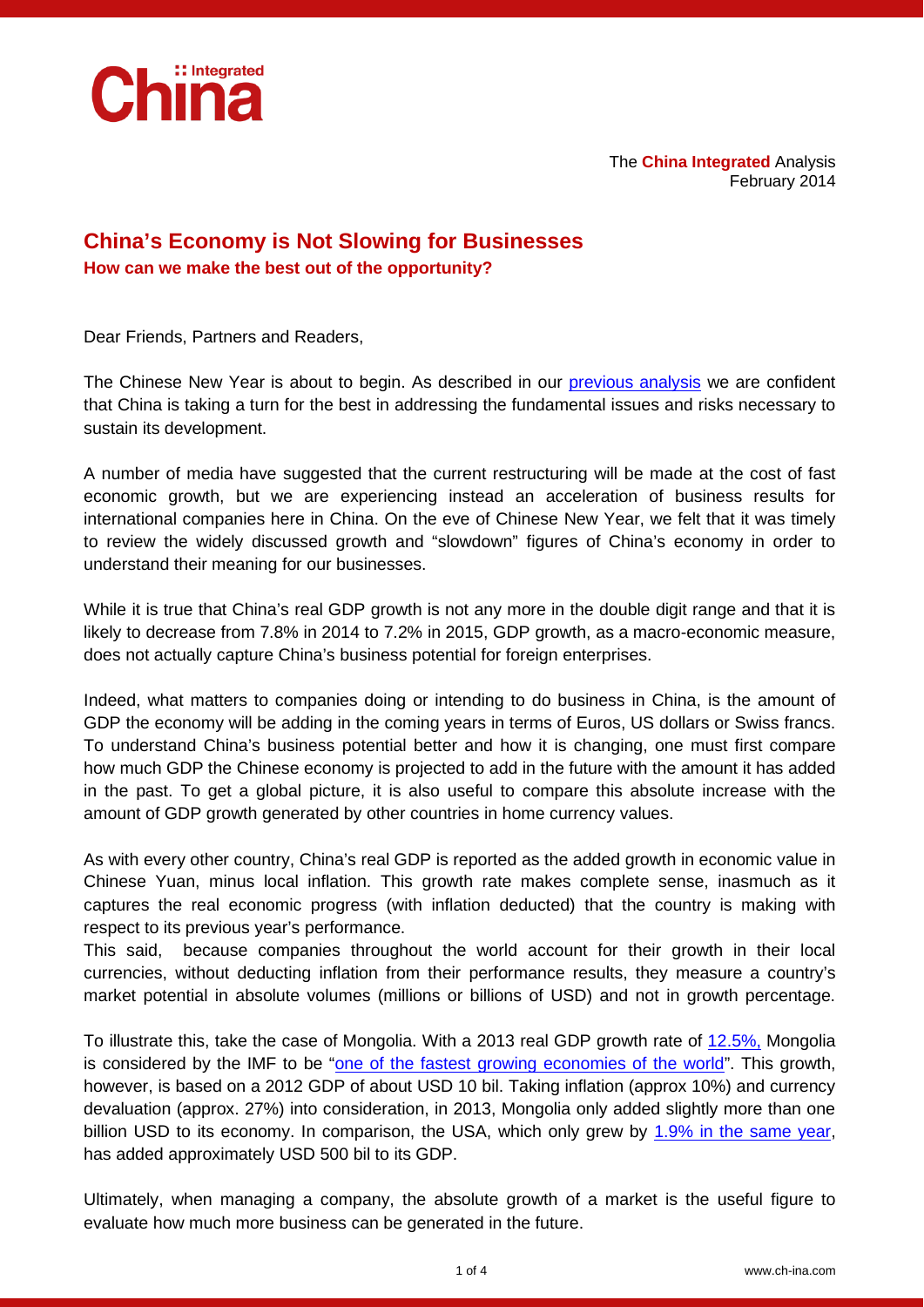From this business point of view, it is striking to note that the Chinese market is actually **growing faster than it ever has.** 

To illustrate this fact, the chart below, shows a clear acceleration of China's GDP growth in USD terms

Even though China is "only projected to grow by 7.2% in 2015, it will likely add more GDP in USD terms in 2015, than it did in each of the years of 2012, 2013, and 2014, which saw growth rates of 7.8%, 7.7 % and 7.8 % respectively. Indeed, should China sustain constant percentage growth rates, its GDP would increase exponentially.

As it stands, however, even with slowing percentage growth, China's GDP will carry on accelerating (though not exponentially). Ultimately, it is this continuous acceleration in absolute GDP growth that has an impact on businesses potential.

Most importantly, between 2011 and 2015, China has and is projected to add more than USD 5 trillion to its GDP, compared with USD 4.7 trillion in the whole decade of 2001 to 2010. In terms of business opportunities and in USD terms, this means that China is **growing on average twice as fast** today, than it did the previous decade.



#### CHINA US DOLLAR GDP AND REAL GROWTH EVOLUTION

When compared to other countries, China, which is adding approximately USD 1 trn more per year to its GDP, represents by far the greatest business growth opportunity in the world. In 2013 alone, the business opportunities offered by China were **twice as large** as the USA's, which is the second biggest growing market in absolute terms.

If we are to apply the same GDP calculations to other countries such as India, Brazil or Russia, it becomes clear that China's economy is the largest business opportunity in today's globalised world. Ultimately, the Chinese economy keeps accelerating in absolute GDP terms and this is what actually matters to businesses.

In light of the constant reminders of a Chinese economic slowdown conveyed by the media, we felt it was necessary to explain the situation in greater detail.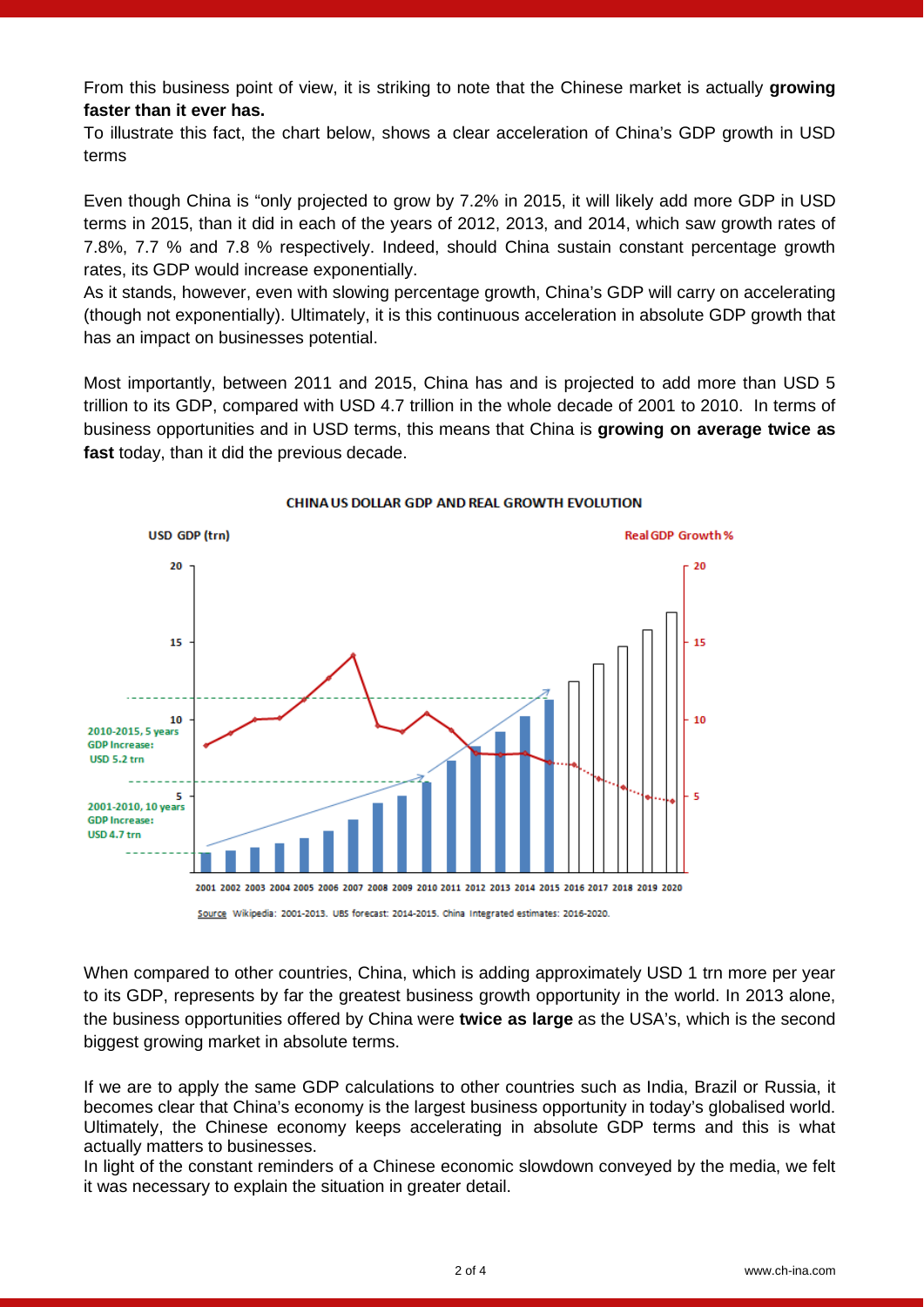# **Back in the Pack**

Average PISA math scores for 15-year-old students in 2009 and 2012 for select participants.

SYATISTICALEY ABOVE



This business acceleration has been confirmed by the initial results of a survey that we will be co-releasing in a month or so: sales, profits, and worldwide share of sales for foreign companies in China grew faster in 2013 than in 2012 and are generally expected to grow even higher in 2014.

#### **Now what are the implications for businesses and how can we benefit from these trends?**

The first conclusion we can reach from this, is that international companies may not be ambitious enough in China. If accounted for in USD terms, business in China should have grown by 13.4% only to keep up with market growth, without gaining any market share. (This figure is obtained by taking 7.7% growth, plus 2.7% inflation, plus 3% currency appreciation). By comparison, business in the US would have had to grow by only 3.4%, or 1.9% growth plus 1.5% inflation to keep up with the USA's market growth.

For those measuring China's GDP in Euros or Swiss francs, there is a 2 to 3% difference that must be accounted for due to the appreciation of the Euro, which would bring the average market growth of China to 11%.

In 2014, the minimum rate of business growth necessary to keep up with China's growing market will stand at approximately 11.3% in USD. (Growth will still differ across industries and that is just a general average.) This figure takes into account, an expected inflation rate of 3.5% and a steady USD/Chinese Yuan exchange rate,

Another important point to keep in mind is that the expected growth will come more from the private than the state-owned sector.

Indeed the Chinese government will be providing incentives to the private sector, as a measure to increase domestic consumption and productivity (private enterprises are doing much better than the state sector in terms of return on investment)". (See our [previous analysis\)](http://www.ch-ina.com/Upload/Files/2014%20China%20at%20a%20Turning%20Point%20Analysis%20Letter%20FINAL%20-%206%20Jan%202014%20-%20nm%20dl.pdf)

While an increasingly privatized Chinese market with greater domestic consumption will be a welcome development for the world economy, it also means that competition in China will intensify. Local market players will therefore become more efficient and resourceful.

In fact, initial results from the survey mentioned earlier, already point to the fact that international companies in China perceive local players as their greatest competitors. (This is a marked shift from the past years where such companies reported international companies as posing the greatest competition.)

In other words, opportunities will increase considerably, but competition will be all the hotter!

Under these circumstances, managers have two paths to follow: **improve operational efficiency** (to deliver more with the same resources) and **move up the local value chain** (improve products and technologies to command better margins).